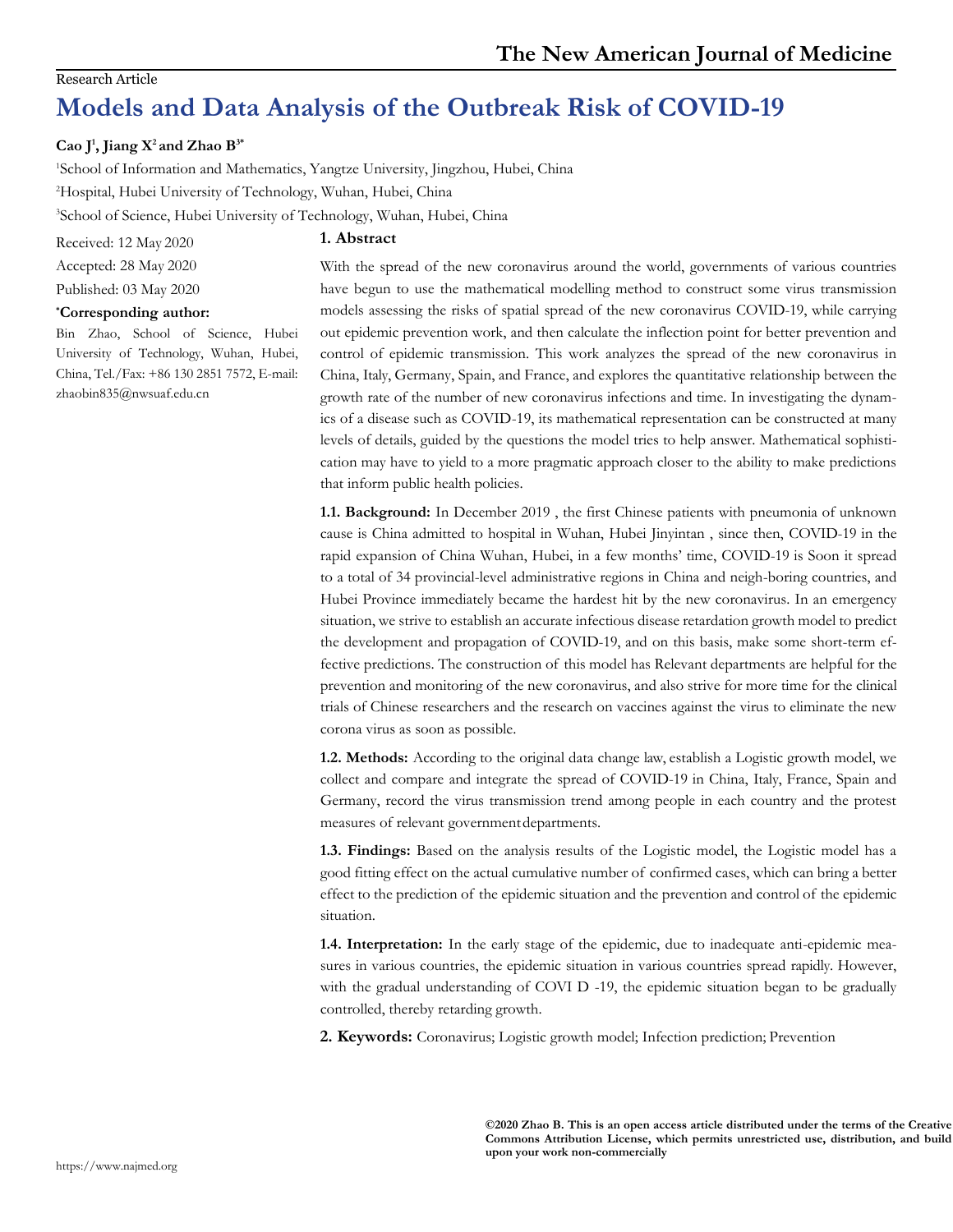### **3. Introduction**

After the outbreak of COVID-19 in China, COVID-19 has also erupted in other countries in the world. Among the countries where new pneumonia outbreaks, Spain, Italy, France and Germany are more serious [1]. As of April 27, Spain, Italy, France and Germany have each accumulated diagnosed 229842 cases, 199414 cases, 165,842 cases, 158758 cases, the new crown pneumonia spread and various measures of everyday life and people's social normal operation had not Estimated impact [2].

In fact, there are some urgent problems to be solved regarding the spread of COVID -19. Can existing interventions effectively control COVID-19? Can you elaborate on the changes and development characteristics of each epidemic situation? Can you combine the conclusions found in the comparison of the city / region, actual national population, medical level, traffic conditions, geographic location, customs and culture, and anti-epidemic measures? What mathematical model can we build to solve the problem?

COVID-19 is a new coronavirus discovered in December 2019. The epidemic data is not sufficient, and clinical methods such as clinical trials are still in the exploration stage. So far, the epidemic situation data is difficult to apply directly to the existing mathematical model. The problems to be solved are: how effective the existing emergency response is and how to invest medical resources more scientifically in the future. On this basis, this article aims to study the shortcomings of this part[3-5].

# **4. Methods**

# **4.1. Data**

We obtained epidemiological data from the Aminer website, the People's Republic of China from January 22 to April 3, and Spain, Italy, France, Germany from February 15 to April 27. This includes data such as cumulative confirmed cases, cumulative deaths, newly diagnosed cases per day, cumulative number of cured cases, and existing confirmed cases. The relevant input is shown in the (Figure 1-5):



 **Figure 1:** Cumulatively confirmed cases



Figure 2: Cumulatively cured cases



Figure 3: Daily new cases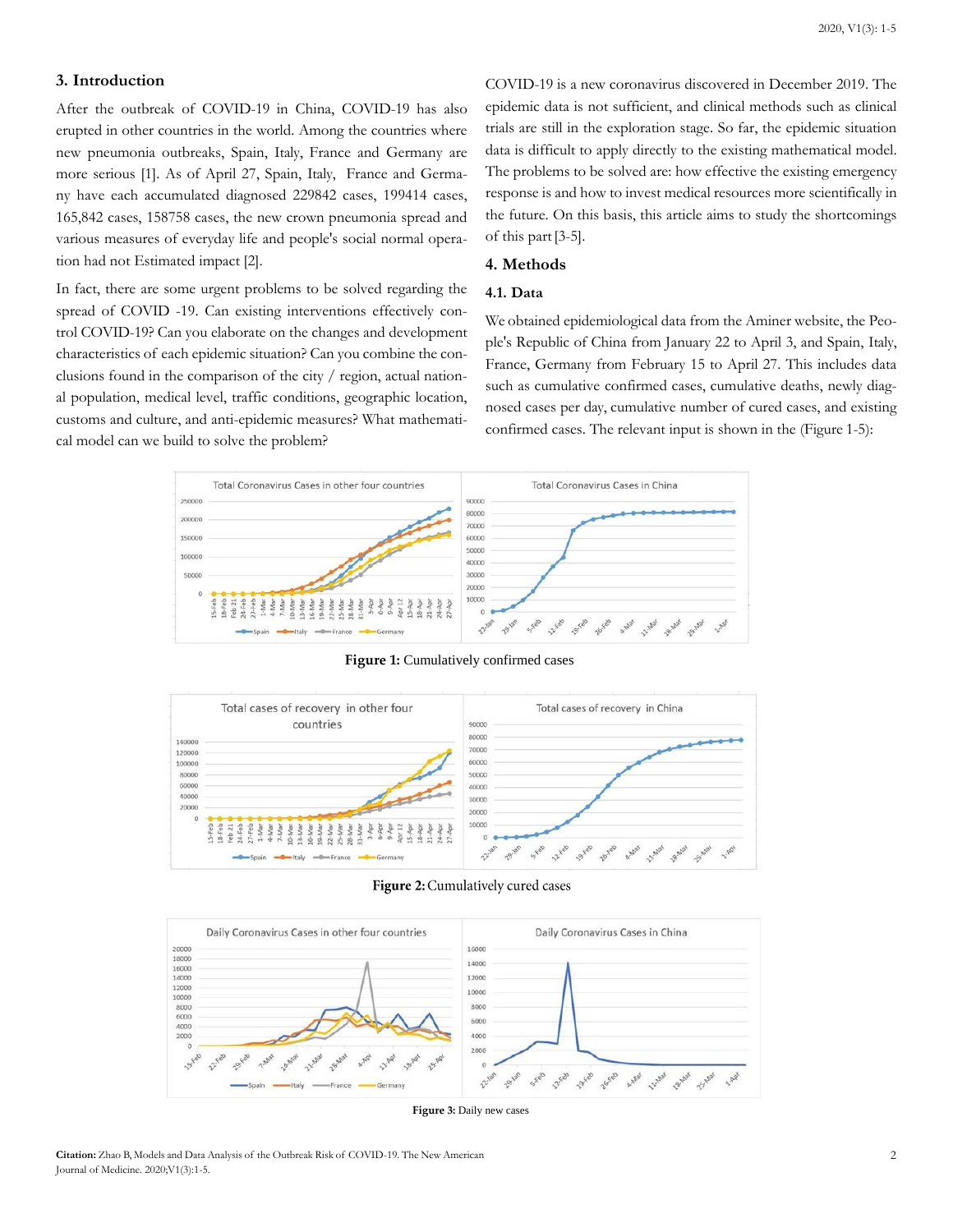

 **Figure 4:** Cumulative deaths



Figure 5: Existing confirmed cases

## **4.2. The Model**

Based on the collected epidemic data, we tried to find the propagation law of COVID-19 and proposed effective prevention and control methods.

There are generally three methods for systematically studying the spread of infectious diseases. One is to establish a dynamic model of infectious diseases. The second is statistical modelling using statistical methods such as random processes and time series analysis. The third is to use data mining technology to obtain information in the data and discover the epidemic law of infectious diseases. Using the collected data from various countries, this article mainly uses the third method.

In this paper, the growth model of COVID-19 transmission is established, and the prediction effect of the mathematical model on the spread of COVID-19 epidemic is compared.

#### **4.3. Based on Logistic Estimated Square Law**

The traditional SEIR model can-not describe the different developments of the epidemic well. After analyzing the actual situation and the existing data, we have established a more effective infectious disease transmission model. According to the actual situation of the epidemic, we will analyze the relevant data indicators of the five countries (cumulatively diagnosed cases, cumulative deaths, newly diagnosed cases per day, cumulative number of cured cases, existing confirmed cases) to adapt to the current situation of the new coronary pneumonia epidemic in the world propagation (Table 1).

As can be seen from the data graph, the change in cumulative death toll in Italy over time is a non-linear process. Considering the shape

of the scatter plot and the model generally involving the Logistic curve model, here we use the Logistic curve model for fitting. The basic form of the logistic curve model is:

$$
y = 1 / (a + be ^(-t))
$$

Therefore, we need to transform this nonlinear process into a linear model after data processing. Take  $x_0 = e^{\wedge} (-t)$ , y0 = 1 / y; Then the original model is converted to a linear model  $y_0 = a + bx_0$ .

Table 1: The significance of each parameter under the construction of Logistic model

| ymbol          | Meaning                                    | Jni    |
|----------------|--------------------------------------------|--------|
| a,b            | parameter                                  | none   |
| X              | the time since the outbreak began to count | day    |
|                | time                                       | day    |
|                | cumulative confirmed cases                 | people |
| x0             |                                            | none   |
| y <sub>0</sub> | 1/v                                        | none   |
| e              | constants                                  | none   |

#### **4.4. Simulation**

Since COVID-19 has been developing in Italy for a long period of time, and the cumulative number of confirmed cases is relatively large, the data is more convincing, so here we take the cumulative number of confirmed cases in Italy from February 15th to May 3rd The nonlinear model becomes a linear model, and matlab is used for fitting linear regression analysis. Matlab source code is as follows [6-9]:

 $x = [1: 1: 27];$ 

y=[3,3,21,229,655,1701,3089,5883,10149,17660,27980,41035,59138, 74386,92472,105792,119827,132547,143626,156363,165155,175925, 183957,192994,199414,205436 , 210717];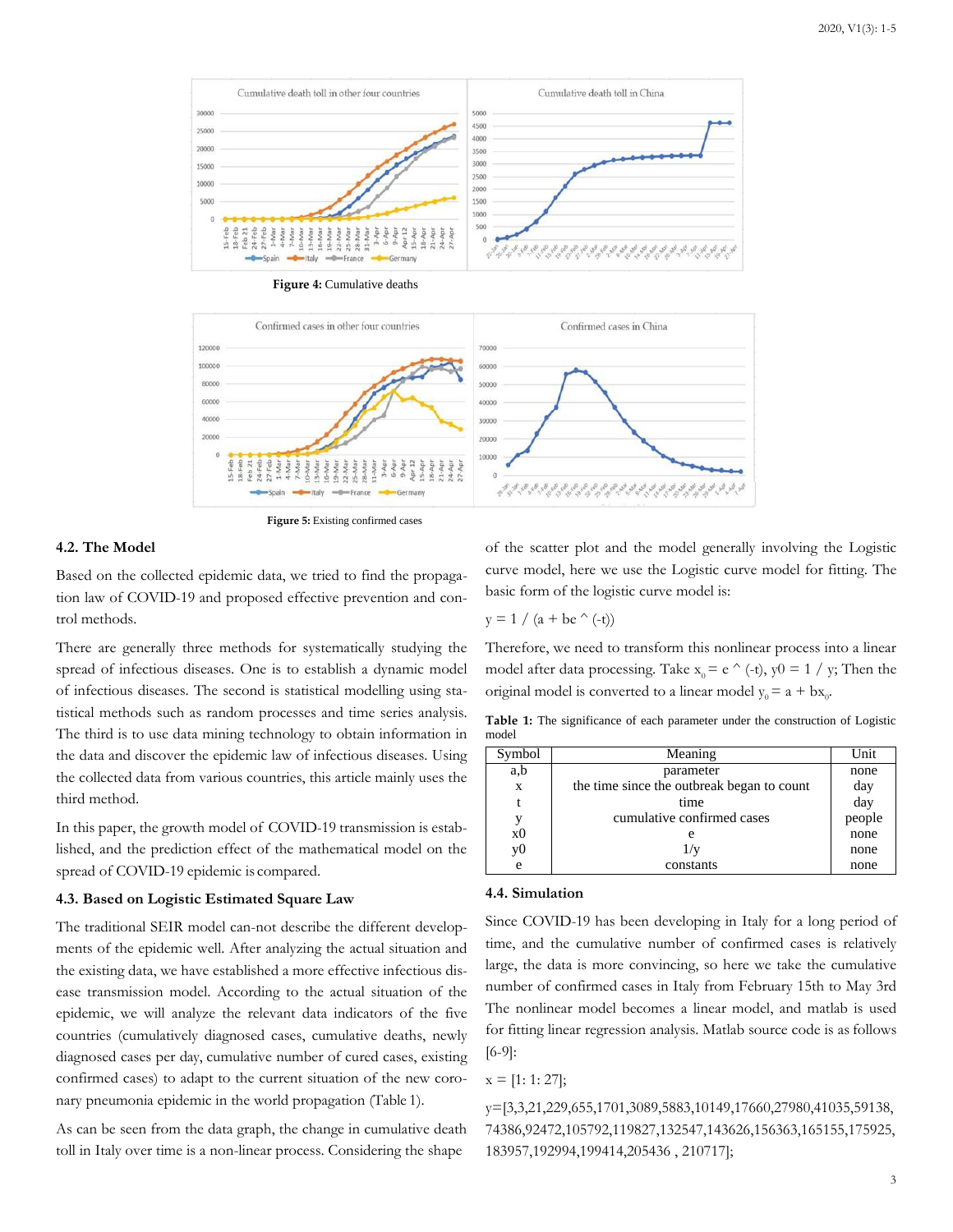plot (x, y, 'r \*'); xlabel ('time') ylabel ('population')  $x0 = exp(-x);$  $y0 = 1. / y;$  $f = \text{polyfit}(x0, y0,1);$  $y_{\text{fit}} = 1$ ./ (f (1). \* exp (-0.338. \* x) + f (2)); plot  $(x, y_{fit} * 1000);$ hold on plot  $(x, y, 'r^*)$ ; xlabel ('time') ylabel ('population')

#### **5. Results**

### **5.1. Logistic Model Estimates**

On the basis of the cumulative number of confirmed cases in Italy from February 15th to May 3rd, we used Matlab to establish a Logistic model and performed linear regression analysis. Using the above processing, we can get the predicted cumulative number of confirmed cases in Italy as shown in (Figure 6).

As shown in (Figure 6), we can conclude that the Logistic model has a good fitting effect on the actual cumulative number of confirmed cases, thus providing reference value for departments and hospitals at all levels to effectively intervene and prevent the spread of new coronavirus in the next few days.



Figure 6: Comparison of actual cumulative confirmed cases and simulated cumulative confirmed cases

### **6. Discussion**

The spread of COVID-19 is affected by many complex factors. In the early stage of the transmission of COVID-19, it is difficult to establish a Logistic model and parameter estimation and obtain a fairly

accurate simulation result, but the initial estimated parameters such as the growth rate of the confirmed cases and the possible cumulative maximum confirmed cases can be obtained through existing data. It is helpful to solve important parameters such as infection rate and recovery rate, which will help us to grasp the transmission trend of COVID-19 more accurately.

# **7. Limitations**

**7.1.** Promotion of the model: The SEIR model based on 2019-nCoV can be established. The SEIR model is superior to the logistic model in trend prediction, but due to the many parameters to be considered, the calculation error is greater than the logistic model [10-19].

**7.2.** A dynamic growth rate model based on 2019-nCoV can be established. The dynamic growth rate model has a good fitting effect, but has a certain error.

**7.3.** You can also optimize on the value of r. The methods of optimizing r are: 1. Perform grid optimization; 2. Perform bipartite optimization; You can optimize on the value of K and update in real time.

**7.4.** After the turning point of the epidemic situation, that is, the fitting effect of the reducer and the saturation period is poor, and even a large error occurs [20-23].

# **8. Conflict of Interest**

We have no conflict of interests to disclose and the manuscript has been read and approved by all named authors.

# **9. Acknowledgement**

This work was supported by the Philosophical and Social Sciences Research Project of Hubei Education Department (19Y049), and the Staring Research Foundation for the Ph.D. of Hubei University of Technology (BSQD2019054), Hubei Province, China.

### **References**

- 1. <http://www.nhc.gov.cn/xcs/yqfkdt/202005/f8d5621b55b->7434ba452dcaf9fa1aae7.shtml [Accessed 11 May 2020]
- 2. https://blog.csdn.net/z\_ccsdn/article/details/104134358 [Accessed 01 Feb 2020]
- 3. https://blog.csdn.net/weixin\_36474809/article/details/104101055 [Accessed 28 Jan 2020]
- 4. https://mp.weixin.qq.com/s?biz=M zU  $0M_1Y4N_z$  U 5N w==&mid=2247485726&idx=5&sn=3cd57623b6775666b53f-6 b 9 8 4 9 7 2 0 8 e 1 & c h k s m = f b 1 7 a 1 1 c c c 6 0 2 8 0 a 1 4 b 1 3 9 c -45408d6af48184ea94aa942bbd711380b271ba382c6e4197a3b13&mpshare=1&scene=23&srcid=0423m9tmCjW9lEgP9Wtbju6G&sharer\_ sharetime=1587641 792708&sharer\_shareid=b8fc3d4ec515cc6c342bf7bec53c2d7d#rd [Accessed 26 Mar 2020]
- 5. ht t ps : //blog.csdn.net/Ze ng me ng 1998/article/details/104231869?utm\_medium=distribute.pc\_relevant.nonetaskblog-